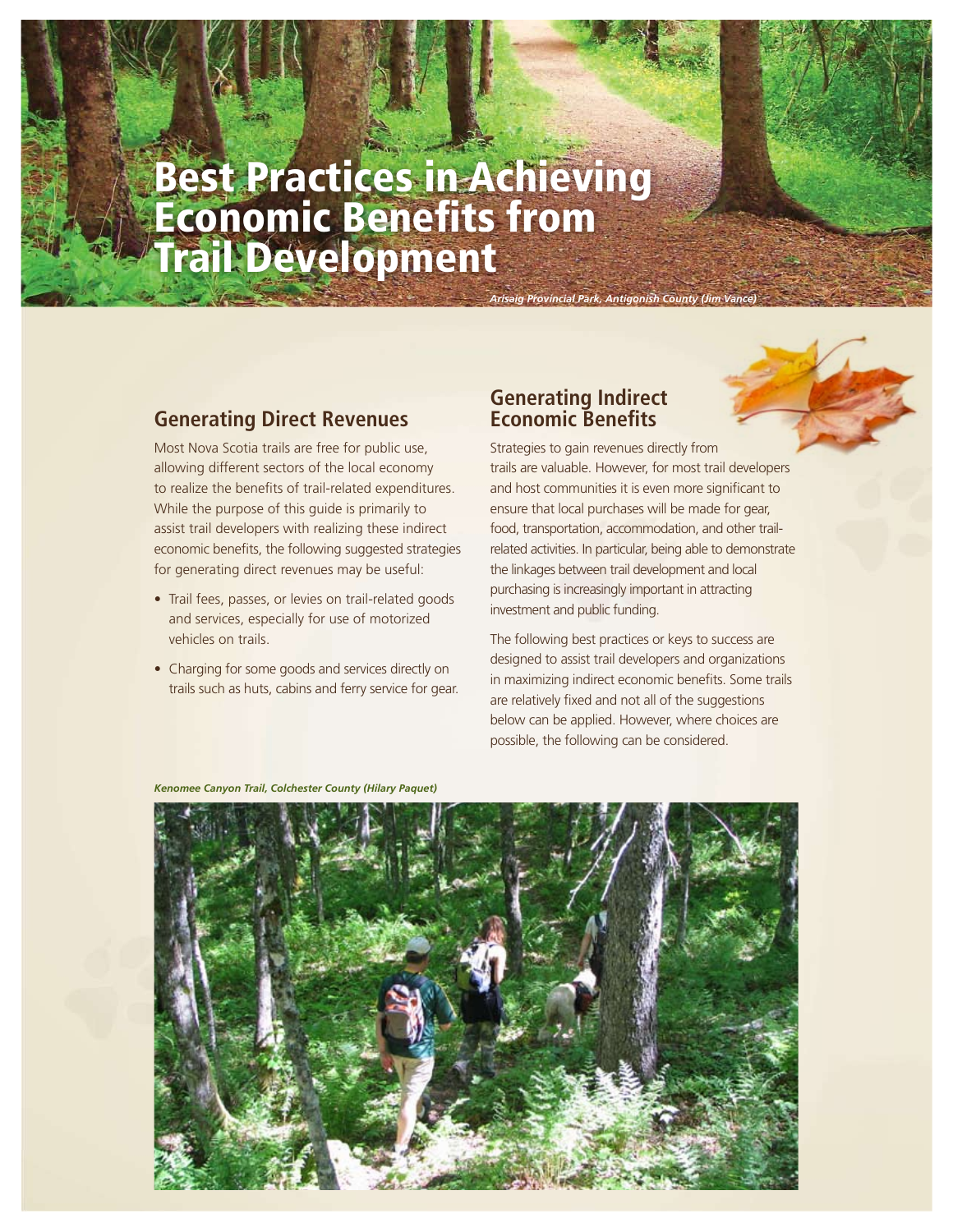

## **Construction and maintenance considerations**

Once the trail is built, many important economic factors are "locked in" such as the location, type of trail, length and other characteristics. It is important to take these basic factors into account before any construction work begins.

- **Highlight a remarkable art, culture, history, health, or natural feature** of the area that will drive the attraction potential of the trail.
- **Link communities** to increase economic benefits, especially from tourists who may use accommodations ("hut to hut" hiking is popular in places) at both ends or along the trail where communities are located.
- **Locate trail entrances** near community centres or tourist attractions for easy access and to establish and maintain a close connection with local businesses.
- **Minimize trail difficulty** in order to attract the widest possible range of users.
- **Design for specific intended users** to fit their needs and preferences.
	- **Hikers/walkers** mostly prefer day trips on well-marked and maintained trails that are easily accessible.



- **Snowmobile and off-highway vehicle riders** – prefer hub and spoke approach, based on hotel or bed and breakfast accommodations.
- **Horseback** users tend to avoid multi-use trails, and prefer trails dedicated to horseback riding, as well as large parking and turning areas for trailers.
- **Cyclists** prefer hub and spoke approach with a base of accommodation and amenities from which to launch several day trips.
- **Skiers** prefer hub and spoke approach like cyclists (although shorter routes), and may be particularly attracted by variable topography that presents light challenges for skiing. Also—may seek groomed trails.
- **Develop a maintenance plan** with financial commitments and assigned responsibilities for maintenance.
- **Use local resources** for construction and maintenance to maximize local economic benefits.
- **Ensure there is always adequate signage** to the trail and on the trail so users can find their way with ease.
- **Work pro-actively to prevent conflicts** between users on high traffic or multi-use trails, and with community or business members who may be affected by trail use.



*Bull Run Trail, Lunenburg County (Laura Barkhouse)*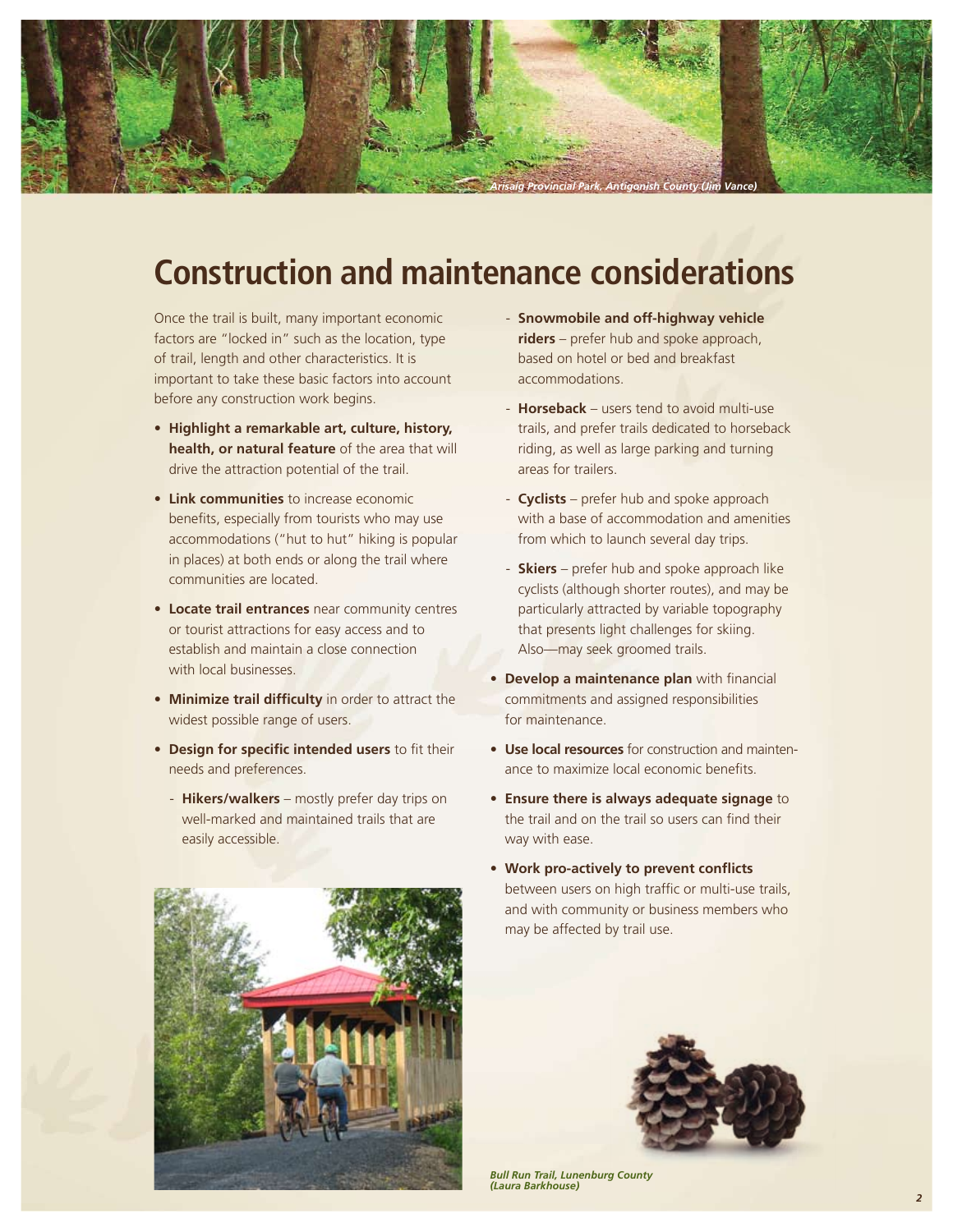

## **Community and business considerations**

Ideally, each of the following requirements should be taken into account at the time of design and construction. However, it is understood that often opportunities/issues emerge only after the trail is opened and increasing visitation to the area begins to reveal gaps that may be filled through related development initiatives.

- **Provide local goods and services** that generate the core revenues associated with trail use: nearby restaurants, entertainment, accommodation, and shopping.
- **Involve business and community** members who can help generate trail-related economic benefits, and who will aim to capture those benefits. Soliciting business and community involvement early in the process improves the likelihood of harvesting good local ideas and contributions that can be incorporated into the project to maximize economic benefits.
- **Meet specific needs** of users such as fuel and repair services, gear rentals, trail condition information, and check-in services for the safety of trail-users. Horseback riders may also require special gear and supplies as well as veterinary services nearby. Skiers and snowmobilers require accommodations and services that are open year-round (not just during the warmer months). Cyclists require bike shops for repair and businesses that rent bikes and gear.
- **Obtain permission** and support from those who may be affected by trail users. This will help to ensure a positive experience for everyone on and off the trail. Constructing trails without community support can cause many problems for trail developers and users at every stage.



*North River Falls Hiking Trail, Victoria County (Jeff A. Merrill)*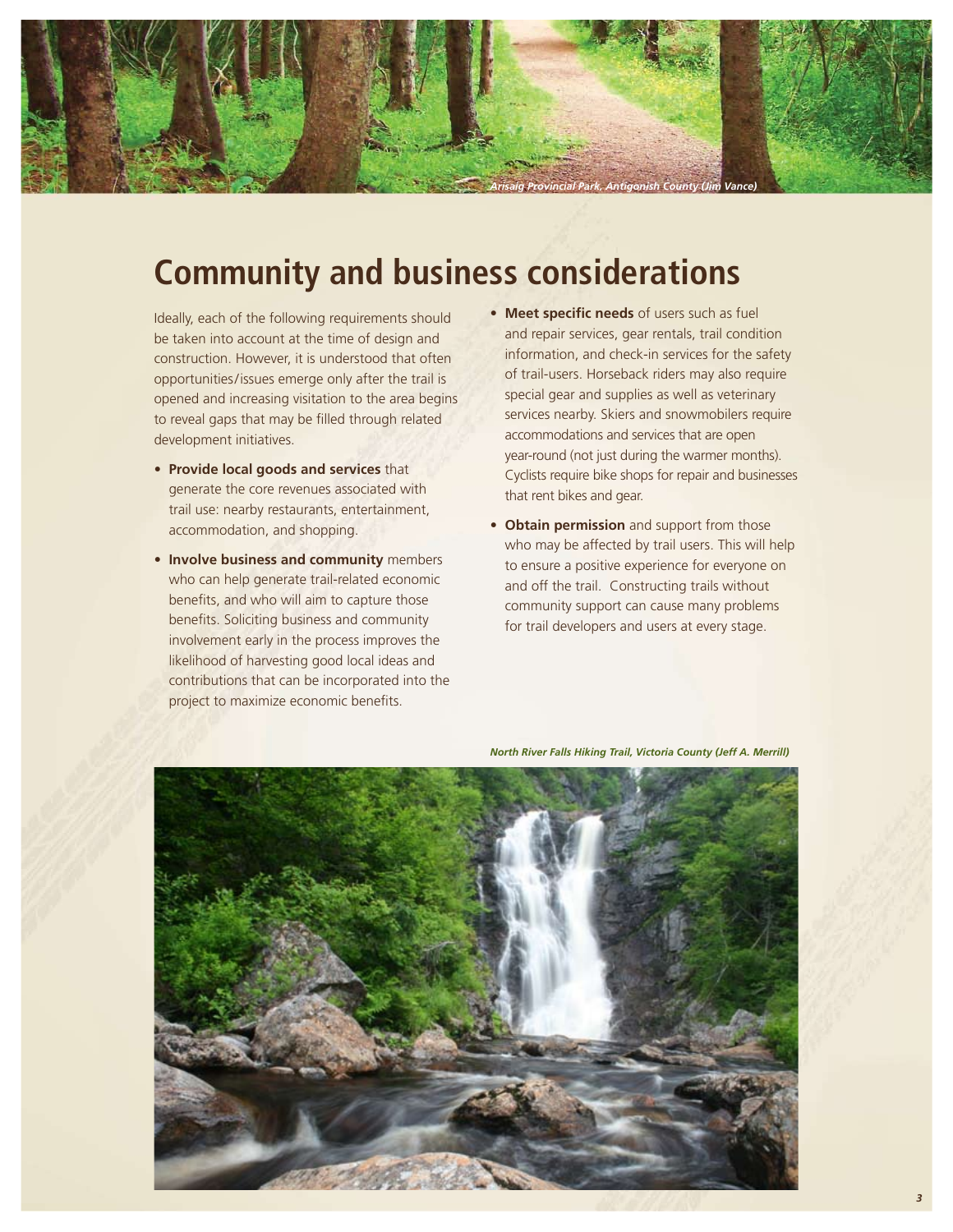

## **Product development considerations**

Before marketing and promotion begins, ensure the trail is ready for the intended users. A positive experience begins a cycle of referrals by word of mouth that generates increased use of the trail and visits to local eating establishments and other businesses in the area. Regardless of the trail type, completing the "product" before spreading the word will start things off on the right foot.

- **Link trail use with other attractions**, activities, and tourism operators. The trail may be a primary or secondary reason for someone to visit the area and it is critically important to work together with other local attractions. Tourism operators may offer joint packages for visiting a historic site together with a guided tour of the trail, or combine a trail bicycle rental discount from a local bike shop with an accommodation and meals package.
- **Develop transport options** to the trail, and establish partnerships with travel operators. Most people may find their own way to the trail, but youth, seniors, cyclists, and others may have unique or preferred travel modes. Ensure existing transport providers can service the trail, and that the widest possible range of users can reach the trail.
- **Provide trail interpretation** or guided tours to enrich the trail experience. This is especially important if local attributes (i.e. historical, cultural, natural or artistic) may not be obvious to the average visitor.
- **Extend the tourist season** by offering discounts for shoulder and off-season packages. Extending the season is especially important because this contributes tremendously to local profits. Most tourism operators will reach their break-even point somewhere in the peak of the tourist season, and profit levels depend on how long revenues can be sustained beyond this point – the longer the better.
- **Develop itinerary plans** that include trail use. This is especially important for visitors who may be attracted to the trail as a secondary interest but may not see how the trail would fit in with their primary plans. It must be clear that the trail can be enjoyed within a trip schedule that allows for visits to other key area attractions.
- **Establish standards** for trail experiences and visitor support services. Working with local tourism operators and businesses providing accommodation or equipment rentals is important to ensure they are able to meet the expectations of visiting trail users. Consistent high-quality service from all involved in the trail experience is essential.
- **Develop geocaching** that links trail use with travel to a community. This is an emerging activity that sets adventurous travelers in search of a "cache" or "treasure" using a global positioning system (GPS) and location information typically provided on the internet. It can generate interest in travel to a trail and the local community, and participants in this activity may tend to generate higher than average visitor expenditures.

*2007 International Trails Day Ride – Beaverbank Forestry Roads, Halifax Regional Municipality (Deanne Hemphill)*

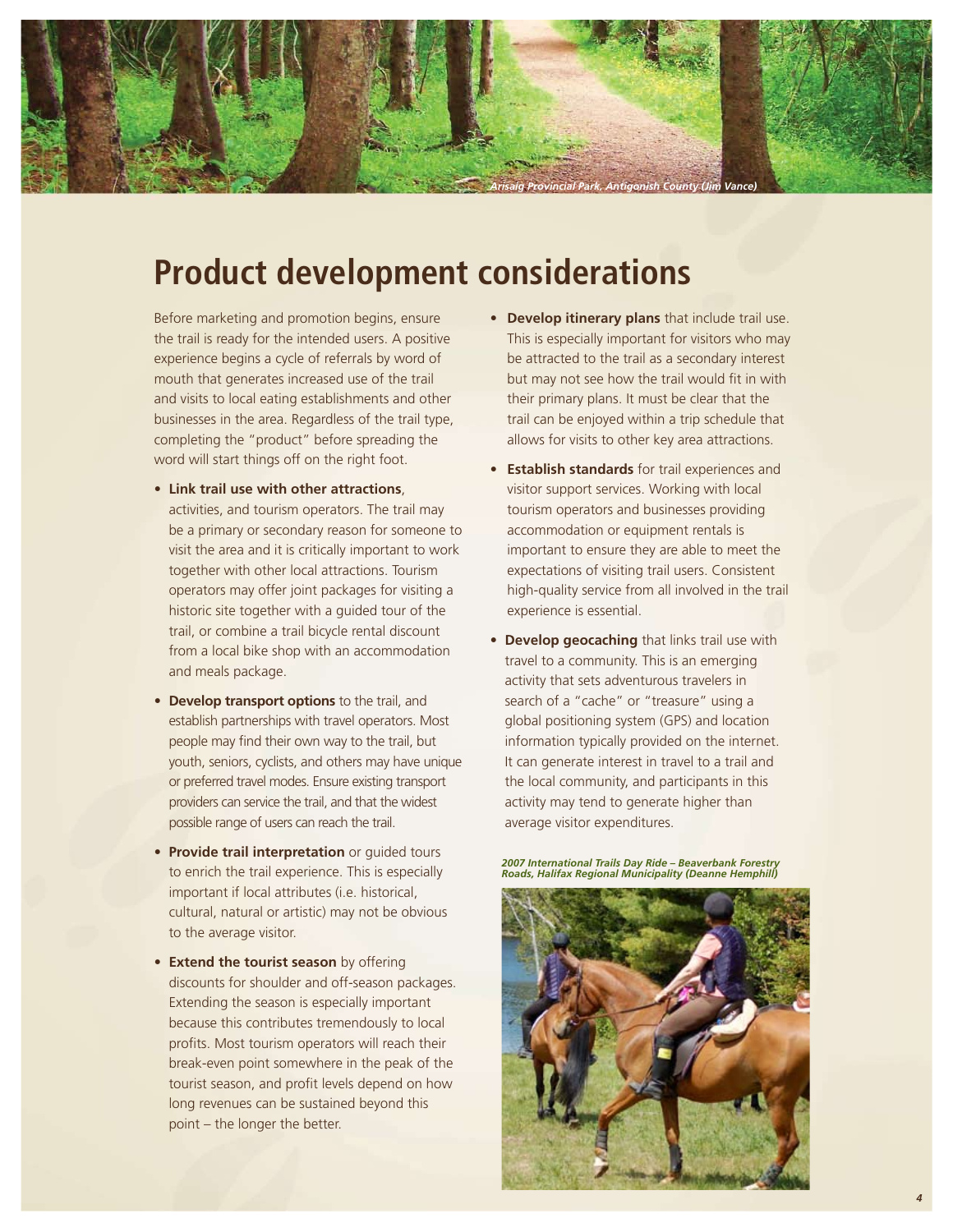

## **Promotion and marketing considerations**

Strategic promotion and marketing to generate economic benefits is best done with the help of local contacts who know how to reach and persuade the appropriate market audiences. Travel and trail recreation studies consistently indicate that word of mouth promotion and personal contact through friends and relatives is the primary factor in generating increased visitation. A variety of promotional tools and strategies can be effectively employed:

- **Capitalize on existing promotion and marketing channels** for tourism and trails at regional or provincial levels. Use tourism websites, publications, brochures and other well-recognized tools.
- **Build partnerships** with governments, the private sector, and community groups. These contacts control communication and promotion channels that can connect you with potential users.
- **Involve private sector and community leaders** in marketing. Local business operators, community leaders, and front-line tourism staff can be very helpful if they are committed to the trail development and the key promotional messages. Offering personal tours or group workshops for these individuals can be critical to building their appreciation and familiarity with trail features.
- **Use multiple media for promotion** including: websites and other electronic media, newsletters, visitor information kiosks, etc. Seek endorsement articles and quotes from travel writers, and submit articles to tourism magazines and general interest news media.
- **Brand the trail** with a logo or associate it with a parent trail network such as the Trans Canada Trail. National or provincial trail promotions can build brand recognition for local trails within the network.

• **Host a signature event** or charity fundraiser on the trail to raise awareness and build positive associations with the trail. An annual event can help attract new users to the trail and maintain local interest on a long-term basis. News coverage of the event can generate positive public relations for the trail.



*Opening of the Ceilidh Coastal Trail, part of the Trans Canada Trail, Inverness County (Jim Vance)*

- **Develop local retail promotions** linked to the trail. Local retailers may sell gear or trail-based merchandise for trail users. Cross-promotional activities might involve an event with retail sales taking place at the trail. Becoming a member or supporter of the trail may provide a percentage discount at local retail outlets.
- **Track** user numbers and spending, and document comments by visitors and the local community. These comments form a critical component of pieces of marketing research, as well as providing invaluable feedback to those involved in all aspects of the trail.



*\*This amended Best Practices guide was originally a component of the larger Recreational Trails Economic Development Study, which was authored by Gardner Pinfold Consulting Economists Ltd., and commissioned by the Atlantic Canada Opportunities Agency (NS).*